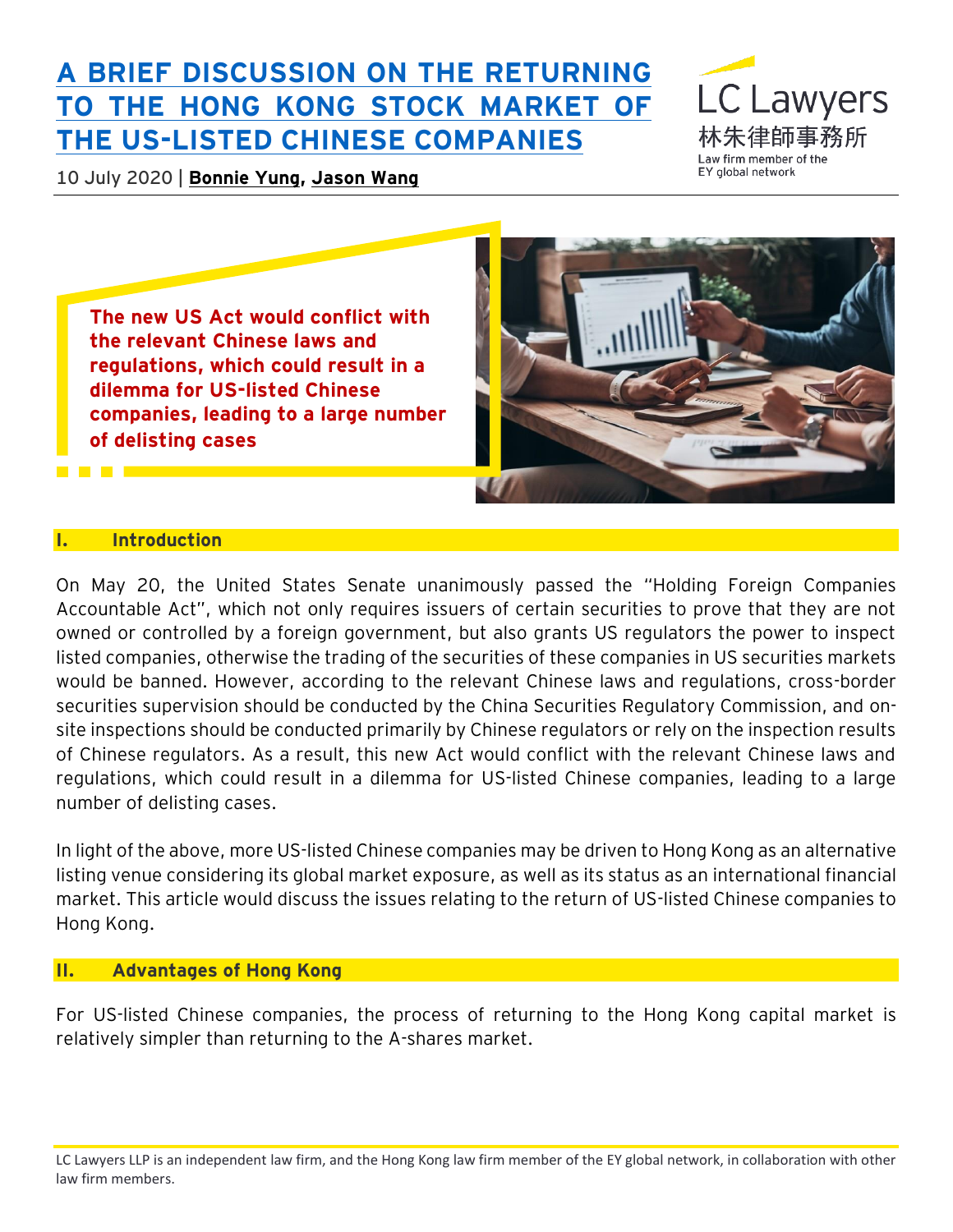# **1. The need for group restructuring**

Firstly, in terms of the jurisdiction of incorporation of the listing entity, the Rules Governing the Listing of Securities on The Stock Exchange of Hong Kong Limited (the "**MBLR**") and the Rules Governing the Listing of Securities on GEM (the "**GEMLR**") expressly provide that companies incorporated in Hong Kong, Bermuda, the Cayman Islands and Mainland China would be eligible to list on The Stock Exchange of Hong Kong Limited (the "**Exchange**"). In addition, the Exchange will also accept certain other jurisdictions of incorporation, including Australia, the British Virgin Islands, Canada, India, Singapore, Japan, Italy and certain states of the United States. Therefore, for a USlisted red-chip company, if the listing entity was incorporated in a jurisdiction accepted by the Exchange, listing on the Exchange would not require any special adjustments to its shareholding structure (e.g. red-chip structure).

# **2. Different routes for companies to return to the Hong Kong stock market**

Due to the high cost of delisting by privatization and the uncertainty faced by re-listing after delisting, in addition to apply for listing in Hong Kong after delisting in the US, for companies which listing in the US is still allowed, they may also consider dual listing in both the US and Hong Kong. For companies already listed overseas which wish to list on the Exchange at the same time, there are two available options: a primary listing in Hong Kong (i.e. dual primary listing), or a secondary listing in Hong Kong only.

Dual listing offers benefits for both the company and its investors. From the company's perspective, dual listing broadens its shareholder base and increases its visibility in the global market, which allows the company to seek financing from other securities markets, and further expand its business into other markets.

#### **III. Choice of route for companies returning to Hong Kong stock market**

# **1. Delisting from the US and listing in Hong Kong**

If a company chooses this route, it should delist from the US securities market by way of privatization and then apply to list in Hong Kong. The disadvantages of this route are that the costs will be relatively higher, there will be a certain level of uncertainties and it will also be more time-consuming. However, if the US regulators do tighten the laws and regulations rendering certain Chinese companies can no longer maintain their listing status in the stock exchanges in the US, this would become the only choice available for these US-listed Chinese companies.

# **2. Dual primary listing in the US and Hong Kong**

If the company opts for dual primary listing in Hong Kong, the rules that it has to comply with will be the same as the requirements applicable to those companies conducting initial public offering in Hong Kong.

LC Lawyers LLP is an independent law firm, and the Hong Kong law firm member of the EY global network, in collaboration with other law firm members.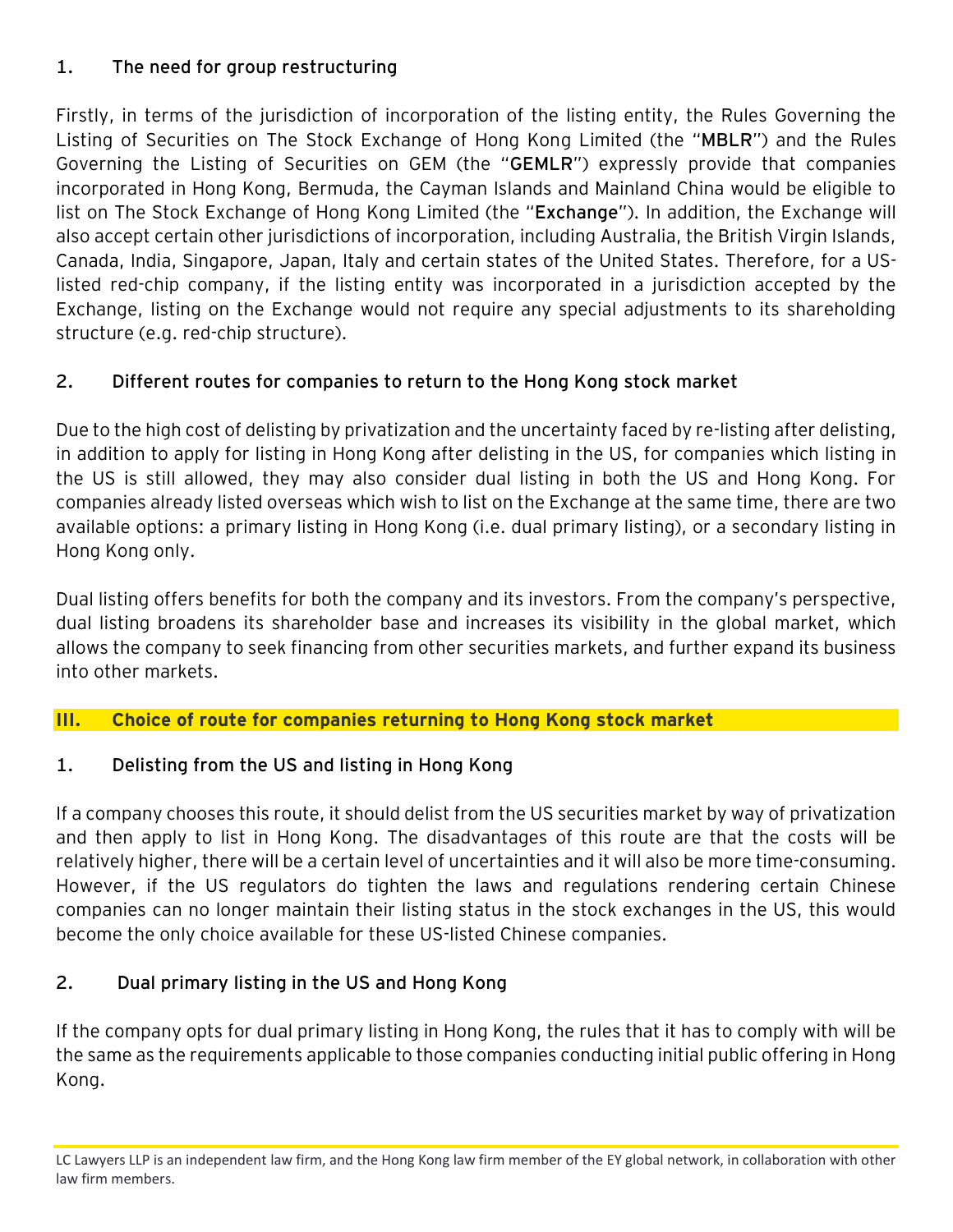### **3. Secondary listing in Hong Kong**

If the company only conducts secondary listing in Hong Kong, the Exchange will expect the securities of the company to be traded mainly on the overseas stock exchange and to be subject to the supervision of regulators of its primary listing venue. Hence, the Exchange will adopt a relatively less stringent approving standard, with various exemptions and preferential policies. Hence, secondary listing has a stronger operability.

# **IV. Listing qualifications in Hong Kong**

## **1. General listing qualifications for Main Board and GEM**

A. Trading record and financial requirements

Both the Main Board and GEM listing applicants are required to meet certain financial metrics to meet the basic listing application requirements.

For Main Board, there are three financial standards under Rule 8.05 of MBLR: (1) the profit test; (2) market capitalization/revenue/cash flow test; and (3) market capitalization/revenue test. The listing applicants must satisfy one of these financial standards. The listing applicant will also need to have a trading record of not less than three financial years (subject to the exception for biotech companies under Chapter 18A of the MBLR) and management continuity for at least the three preceding years and ownership continuity and control for at least the most recent audited financial year.

Whereas for listing on GEM, the financial requirements under Chapter 11 of the GEMLR focus on market capitalization and positive cash flow. The listing applicant will also need to have a trading record of not less than two financial years, management continuity for at least the two preceding years and ownership continuity and control for at least the most recent audited financial year.

The follow table sets out the major requirements for listing on the Main Board and GEM:

|                                 | <b>Main Board</b>                                                 |                                                  |                             | <b>GEM</b>                    |
|---------------------------------|-------------------------------------------------------------------|--------------------------------------------------|-----------------------------|-------------------------------|
|                                 | <b>Financial requirements (satisfy one of the</b><br>below tests) |                                                  |                             |                               |
|                                 | <b>Profit test</b>                                                | Market cap/<br>Revenue /<br><b>Cashflow test</b> | Market cap/<br>revenue test | <b>Financial requirements</b> |
| <b>Profit</b>                   | $\geq$ HK\$50m<br>note 1                                          |                                                  |                             |                               |
| <b>Market</b><br>capitalization |                                                                   | $\geq$ HK\$2 bn                                  | $\geq$ HK\$4 bn             | $\geq$ HK\$150m               |
| Latest year<br>revenue          |                                                                   | $\geq$ HK\$500m                                  | $\geq$ HK\$500m             |                               |

LC Lawyers LLP is an independent law firm, and the Hong Kong law firm member of the EY global network, in collaboration with other law firm members.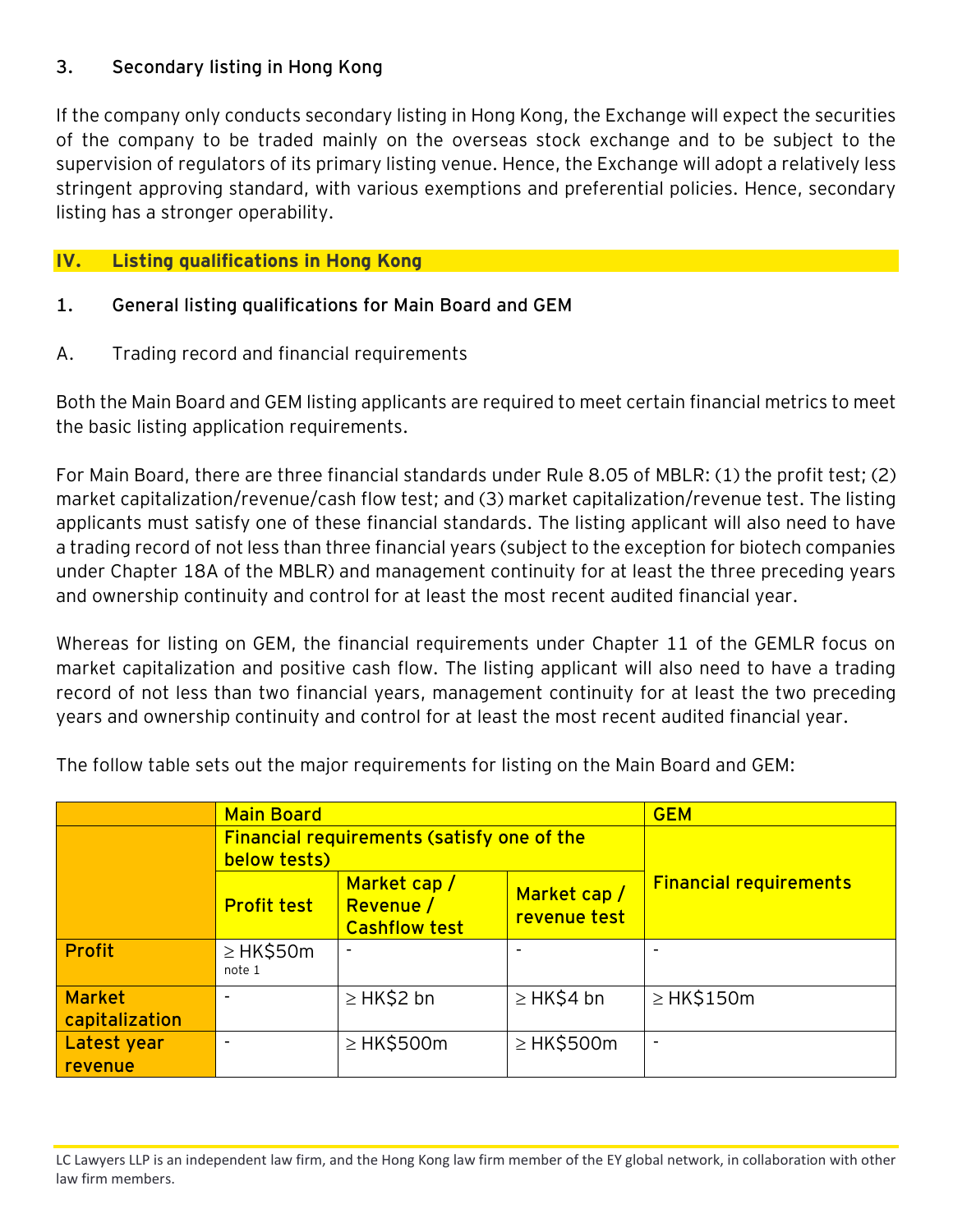| <b>Positive cash</b>     |                                                 | $\geq$ HK\$100m for |                              | $\geq$ HK\$30m for the 2  |
|--------------------------|-------------------------------------------------|---------------------|------------------------------|---------------------------|
| flow                     |                                                 | the 3 preceding     |                              | preceding financial years |
|                          |                                                 | financial years     |                              |                           |
| <b>Trading records</b>   | $\geq$ 3 financial years                        |                     | $\geq$ 2 financial years     |                           |
| Management               | $\geq$ 3 preceding financial years              |                     | $\geq$ 2 preceding financial |                           |
| <b>continuity</b> note 2 |                                                 |                     | years                        |                           |
| Ownership<br>continuity  | at least the most recent audited financial year |                     |                              |                           |

*Note:*

- *1. For the most recent year, the profit attributable to shareholder must not be less than HK\$20m and, for the two preceding years, it must not be less than HK\$30m.*
- *2. Listing Decision LD45-1 noted that the Exchange will attribute proportionately greater responsibility to officers*  with more senior positions than those with more junior positions. It will focus on reviewing the substance of the *management, particularly whether there is an identifiable group of individuals remained with management responsibility throughout the relevant track record period and they form the core management of the listing applicant at the time of listing and thereafter.*
- B. Other requirements

Other listing requirements include qualification requirements of directors, public float and spread of shareholders and suitability for listing.

For red-chip companies which adopt variable interest entities ("**VIE**") structures, it is important to note that under Listing Decision HKEX-LD43-3 ("**LD43-3**") of the Exchange, all listing applicants are required to meet "narrowly tailored" principle that applicants can only use VIE structures to avoid foreign investment restriction or prohibition. Where possible, listing applicants would be required to demonstrate genuine efforts to comply with applicable laws and regulations. But under the MBLR, for a secondary listing applicant which has listed on an overseas stock exchange with its VIE structure on or before 15 December 2017, the applicant may be exempted from strict compliance of LD43-3 and may list with its existing VIE structure in place.

In addition, there are certain other listing requirements focusing on the securities to be issued. Both the MBLR and GEMLR require the securities to be issued be freely transferable. Also, the voting power of the shares must bear a reasonable relationship to the equity interest those shares represent. However, with the new Chapter 8A of the MBLR, which came into effect in April 2018, listing applicants with weighted voting rights ("**WVR**") structure may be allowed to list on the Main Board.

# **2. Specific listing requirements for applicants with WVR structures**

In addition to satisfying the general listing qualifications as aforementioned, listing applicants with WVR structure must demonstrate that it has met certain additional characteristics for the purpose of demonstrating to the Exchange that it is suitable for listing in Hong Kong with a WVR structure, a summary of which is set out below (please refer to Guidance Letter GL93-18 of the Exchange for more details):

LC Lawyers LLP is an independent law firm, and the Hong Kong law firm member of the EY global network, in collaboration with other law firm members.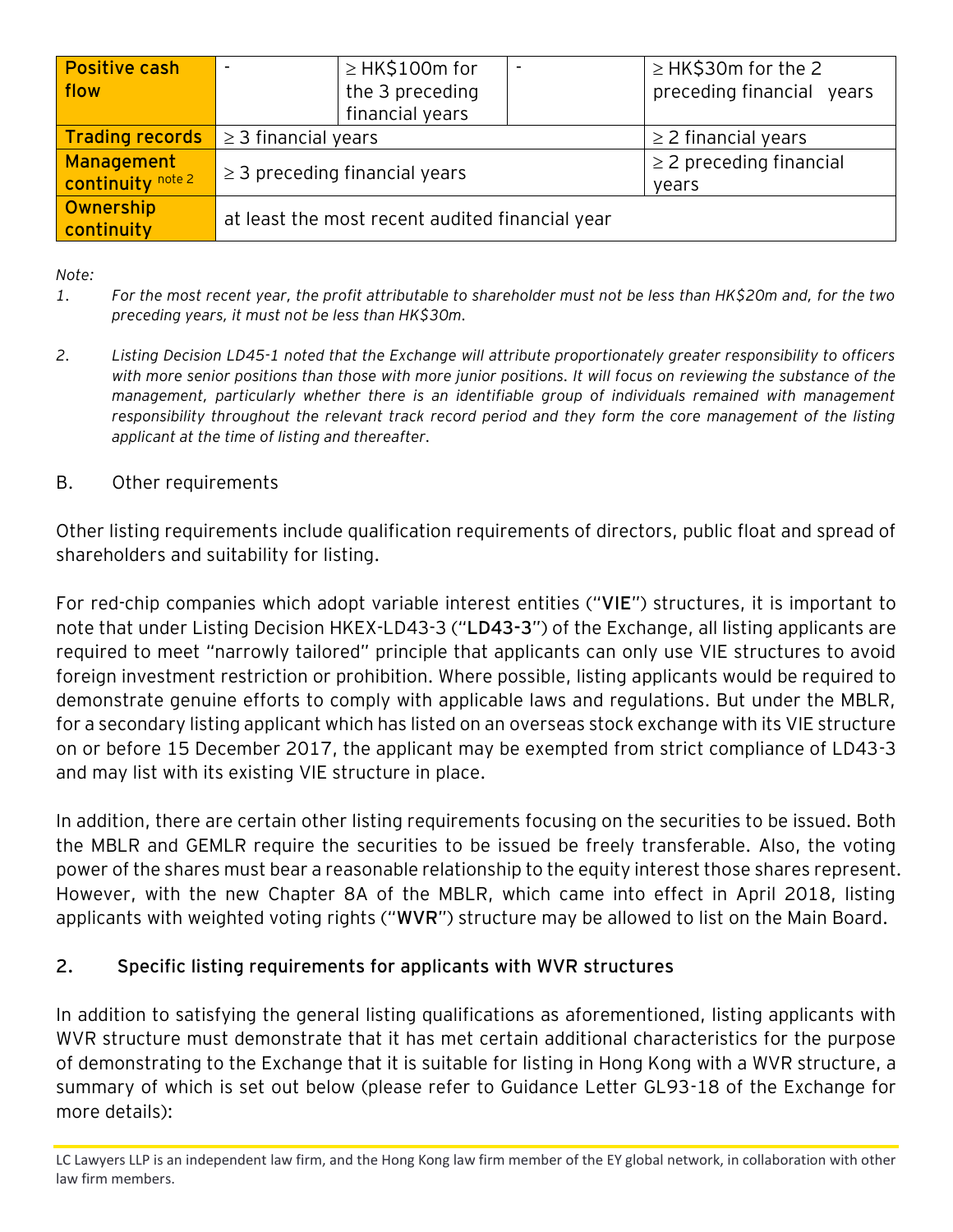## A. Innovative

Firstly, the listing applicants should be an innovative company with the following characteristics:

- 1) its success is attributable to the application, to the company's core business, of (i) new technologies; (ii) innovations; and/or (iii) a new business model;
- 2) research and development are a significant contributor of its expected value and constitutes a major activity and expense;
- 3) its success is attributable to its unique features or intellectual property; and/or
- 4) it has an outsized market capitalization/intangible asset value relative to its tangible asset value.

Whether the listing applicant is "innovative" will depend on the state of the industry and market that the listing applicant operates which will be ever-changing as the technology, market and industry develop.

#### B. WVR holders

For WVR holders, they must have an active executive role within the business and must continue to be a director at the time of listing. They must also have been materially responsible for the growth of the business by way of their skills, knowledge or strategic direction in circumstances where the value of the company is mainly derived from intangible human capital. Nevertheless, their voting power shall not be more than 10 times of the voting power of the non-WVR holders. The listing applicants must also ensure that the non-WVR holder will hold at least 10% of the voting powers of the shares.

C. Financial requirements

There are two financial requirements for the WVR conditions to meet. The first concerns market capitalization, whereby the listing applicant must achieve, at the time of listing, either:

- 1) a market capitalization of at least HK\$40bn; or
- 2) a market capitalization of at least HK\$10bn and revenue of at least HK\$1bn for the most recent audited financial year.

Another financial requirement concerns external validation in which there must be previous thirdparty investment from at least one "sophisticated investor". The Exchange, in considering whether an investor is "sophisticated", will consider the investor's knowledge and expertise in the relevant field, investment experience and net assets etc. Such investor(s) must retain an aggregate 50% of its/their investment for a period no less than six months after listing.

LC Lawyers LLP is an independent law firm, and the Hong Kong law firm member of the EY global network, in collaboration with other law firm members.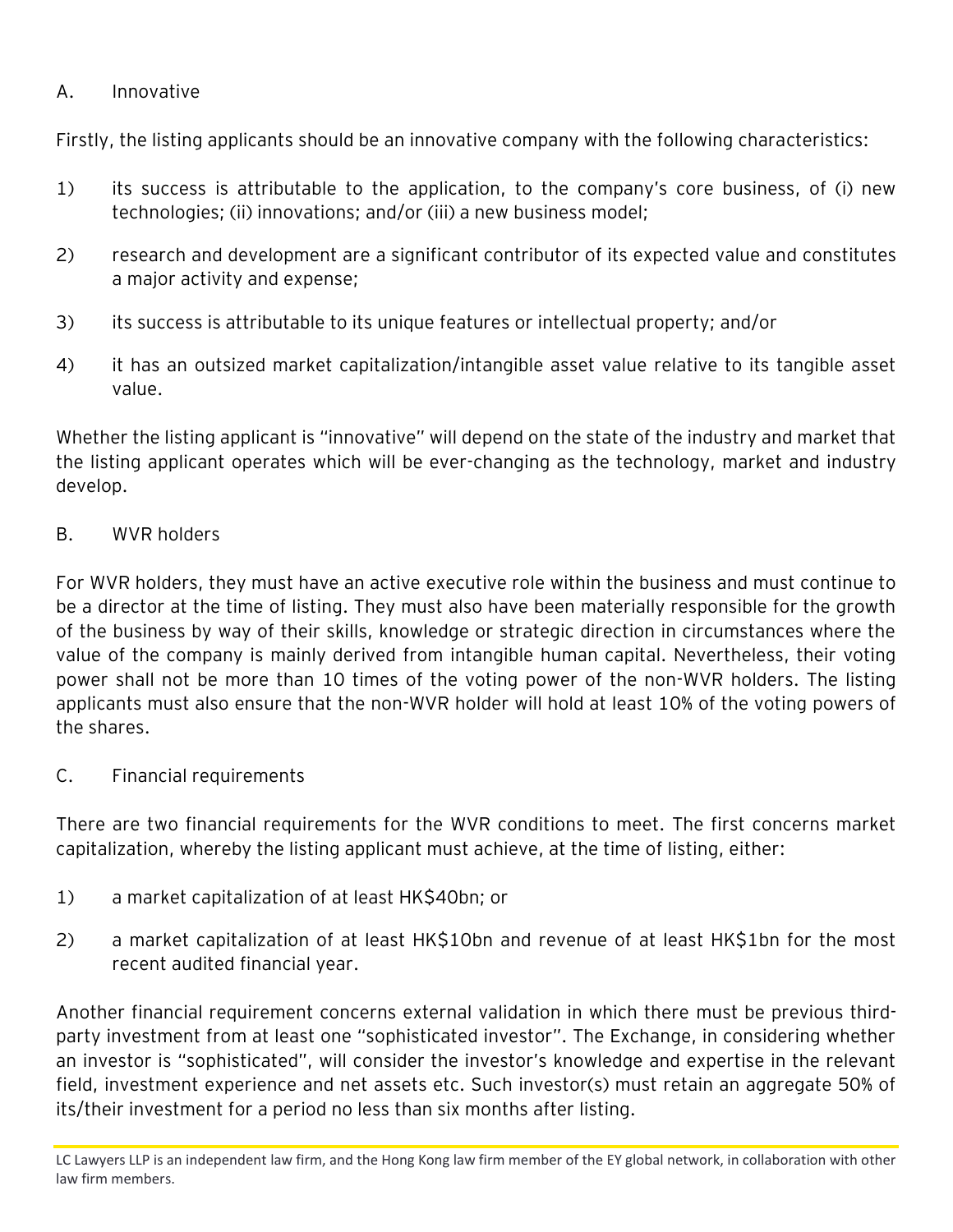#### **V. Secondary listing under the concessionary route**

#### **1. Secondary listing requirements**

#### A. Type of applicant

Chapter 19C of MBLR became effective in April 2018, which provides a secondary listing channel for companies with certain characteristics and for the first times allows companies with their center of gravity in the Greater China ("**Greater China Issuer**") to conduct secondary listing in Hong Kong. Generally speaking, a "Qualifying Issuer" (being an issuer primary listed on a "Qualifying Exchange", and "Qualifying Exchange" includes the New York Stock Exchange LLC, the Nasdaq Stock Market or the Main Market of the London Stock Exchange plc (and belonging to the UK Financial Conduct Authority's "Premium Listing" segment)) and also being an "innovative company", is normally considered as a suitable candidate for the purpose of secondary listing under Chapter 19C. According to the Guidance Letter GL94-18 issued by the Exchange, the Exchange normally assesses whether a company is an "innovative company" by considering whether it possess more than one of the following characteristics:

- 1) its success is demonstrated to be attributable to the application, to the company's core business, of (i) new technologies; (ii) innovations; and/or (iii) a new business model, which also serves to differentiate the company from existing players;
- 2) research and development is a significant contributor of its expected value and constitutes a major activity and expense;
- 3) its success is demonstrated to be attributable to its unique features or intellectual property; and/or
- 4) it has an outsized market capitalization / intangible asset value relative to its tangible asset value.
- B. Qualifications for secondary listing

A Qualifying Issuer must have a good track record of compliance for at least two full financial years on a Qualifying Exchange.

A Qualifying Issuer with a WVR structure must have a market capitalization of at least HK\$40bn at the time of secondary listing, or a market capitalization of at least HK\$10bn at the time of secondary listing with a revenue of at least HK\$1bn for the most recent audited financial year.

# **2. Concessionary treatment for listing applicants of secondary listing**

Issuers applying for secondary listing in Hong Kong are entitled to a number of automatic or conditional waivers from compliance with certain requirements of the MBLR, including issuer's internal organization, corporate governance standards, listing channels, dealings in securities and

LC Lawyers LLP is an independent law firm, and the Hong Kong law firm member of the EY global network, in collaboration with other law firm members.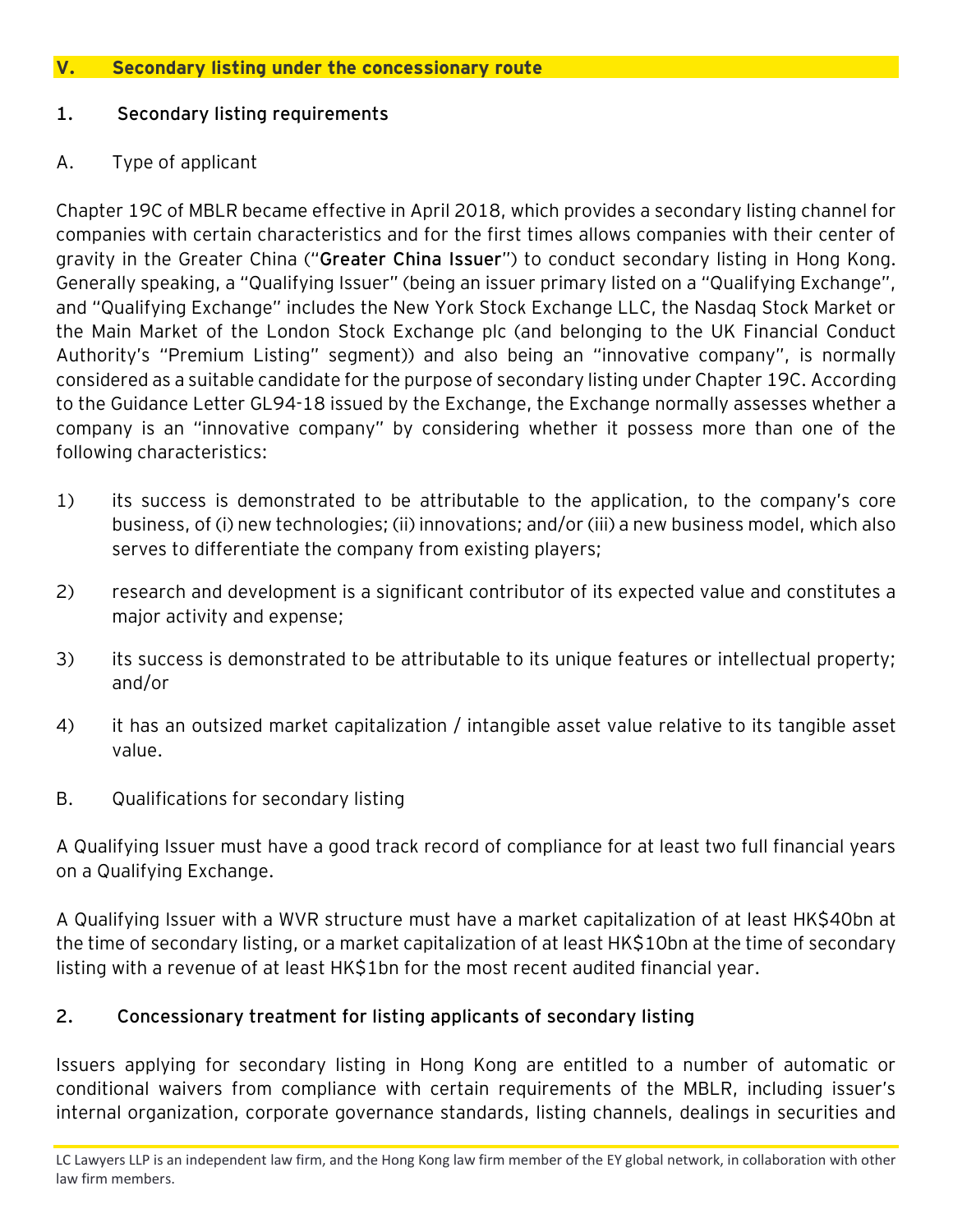restrictions on transfer, connected transactions, disclosure in annual report, requirements relating to the appointment of auditor and compliance adviser, share option schemes, environmental and social matters as well as compliance by directors with Model Code for Securities Transaction by Director of Listed Issuers and Code on Share Buy-backs.

The following table sets out the different concessionary treatments applicable to different types of Greater China Issuers under Chapter 19C of the MBLR:

|                                                                            | "Non-Grandfathered Greater China<br>Issuer"                                                                                                                                                                                                                                                                                                                                                                       | "Grandfathered Greater China Issuer"                                                                                                                                                                                                                                                                                                                                                                                                                                |  |
|----------------------------------------------------------------------------|-------------------------------------------------------------------------------------------------------------------------------------------------------------------------------------------------------------------------------------------------------------------------------------------------------------------------------------------------------------------------------------------------------------------|---------------------------------------------------------------------------------------------------------------------------------------------------------------------------------------------------------------------------------------------------------------------------------------------------------------------------------------------------------------------------------------------------------------------------------------------------------------------|--|
| <b>Definition</b>                                                          | "Non-Grandfathered Greater China Issuer"<br>means companies with center of gravity in<br>Greater China and listed on a Qualifying<br>Exchange after 15 December 2017.                                                                                                                                                                                                                                             | "Grandfathered Greater China Issuer"<br>means companies with center of gravity in<br>Greater China and listed on a Qualifying<br>Exchange on or before 15 December 2017.                                                                                                                                                                                                                                                                                            |  |
| Requirements<br>on equivalent<br>standards of<br>shareholder<br>protection | The applicant is required by the MBLR to<br>amend its constitutional documents to<br>ensure the standard of shareholder<br>protection are comparable to those<br>provided in Hong Kong.                                                                                                                                                                                                                           | The applicant is not required by the MBLR<br>to amend its constitutional documents.<br>However, it must demonstrate how the<br>domestic laws, rules and regulations to<br>which it is subject and its constitutional<br>documents, in combination, provide the<br>shareholder protection standards set out in<br>Chapter 19C. The Exchange may require<br>the company to amend its constitutional<br>documents to provide such shareholder<br>protection standards. |  |
| <b>VIE structures</b><br>(if applicable)                                   | The applicant is required to comply with all<br>existing requirements regarding VIE<br>structures.                                                                                                                                                                                                                                                                                                                | The applicant may list with its existing VIE<br>structure and will not be required to<br>demonstrate that it is able to comply with<br>the draft PRC Foreign Investment Law.<br>However, it must provide the Exchange<br>with a PRC legal opinion confirming that the<br>VIE structure comply with PRC laws, rules<br>and regulations, and complies with the<br>disclosure requirements under LD43-3.                                                               |  |
| <b>WVR</b><br>structures (if<br>applicable)                                | The applicant is required to meet the<br>eligibility and suitability criteria for<br>primary listing with a WVR structure.<br>It must conform to all primary listing<br>requirements including ongoing WVR<br>safeguards.                                                                                                                                                                                         | The applicant may list with its existing<br>WVR, and is not required to comply with<br>ongoing WVR safeguards, except for<br>disclosure requirements.                                                                                                                                                                                                                                                                                                               |  |
| <b>Automatic</b><br>waivers from<br>full compliance<br>with the MBLR       | The applicant will enjoy automatic waivers from full compliance with the MBLR, but if,<br>after its secondary listing in Hong Kong, 55% or more of the total worldwide trading<br>volume, by dollar value, of its shares migrates to Hong Kong in the most recent fiscal<br>year, the applicant would be treated as having a dual primary listing in Hong Kong and<br>the automatic waivers will no longer apply. |                                                                                                                                                                                                                                                                                                                                                                                                                                                                     |  |

LC Lawyers LLP is an independent law firm, and the Hong Kong law firm member of the EY global network, in collaboration with other law firm members.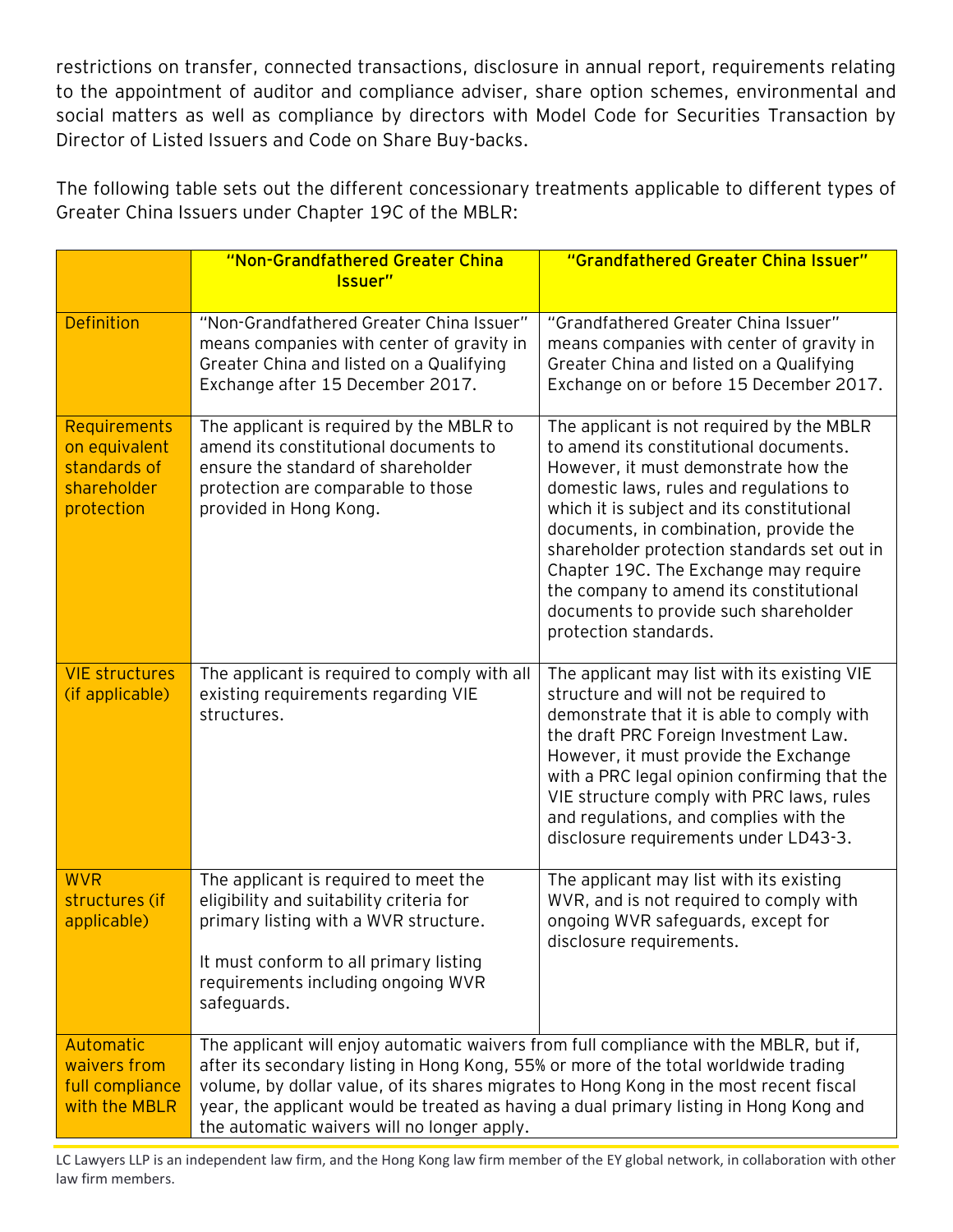| "Non-Grandfathered Greater China<br>Issuer"                                                                                                                                                                                                                                                | "Grandfathered Greater China Issuer" |
|--------------------------------------------------------------------------------------------------------------------------------------------------------------------------------------------------------------------------------------------------------------------------------------------|--------------------------------------|
| The applicant will have a grace period of 12 months to comply with the applicable<br>requirements. Such grace period will commence form the Exchange's written notice of<br>its decision that majority of trading in the company's listed shares has migrated<br>permanently to Hong Kong. |                                      |

### **3. Other requirements for secondary listing on the Exchange**

In addition to complying with the general requirements for Hong Kong applicants, red-chip companies seeking secondary listing in Hong Kong are also required to comply with the additional requirements under Chapter 19 of the MBLR. The major requirements include:

- 1) the Exchange reserves the right to refuse a secondary listing in its absolute discretion if: (i) the Exchange believes it is not in the public interests to list such an applicant; or (ii) the Exchange is not satisfied that the overseas applicant's primary listing is or is to be on an exchange where the standards of shareholder protection are at least equivalent to those provided in Hong Kong;
- 2) throughout the period during which the overseas applicant's securities are listed on the Exchange, the overseas applicant must appoint and maintain a person to accept service of process and notices on its behalf in Hong Kong;
- 3) only securities registered on the Hong Kong register can be traded on the Exchange; and
- 4) the approval for listing of the applicant on its primary exchange must have been granted before the approval for listing on the Exchange can be granted.